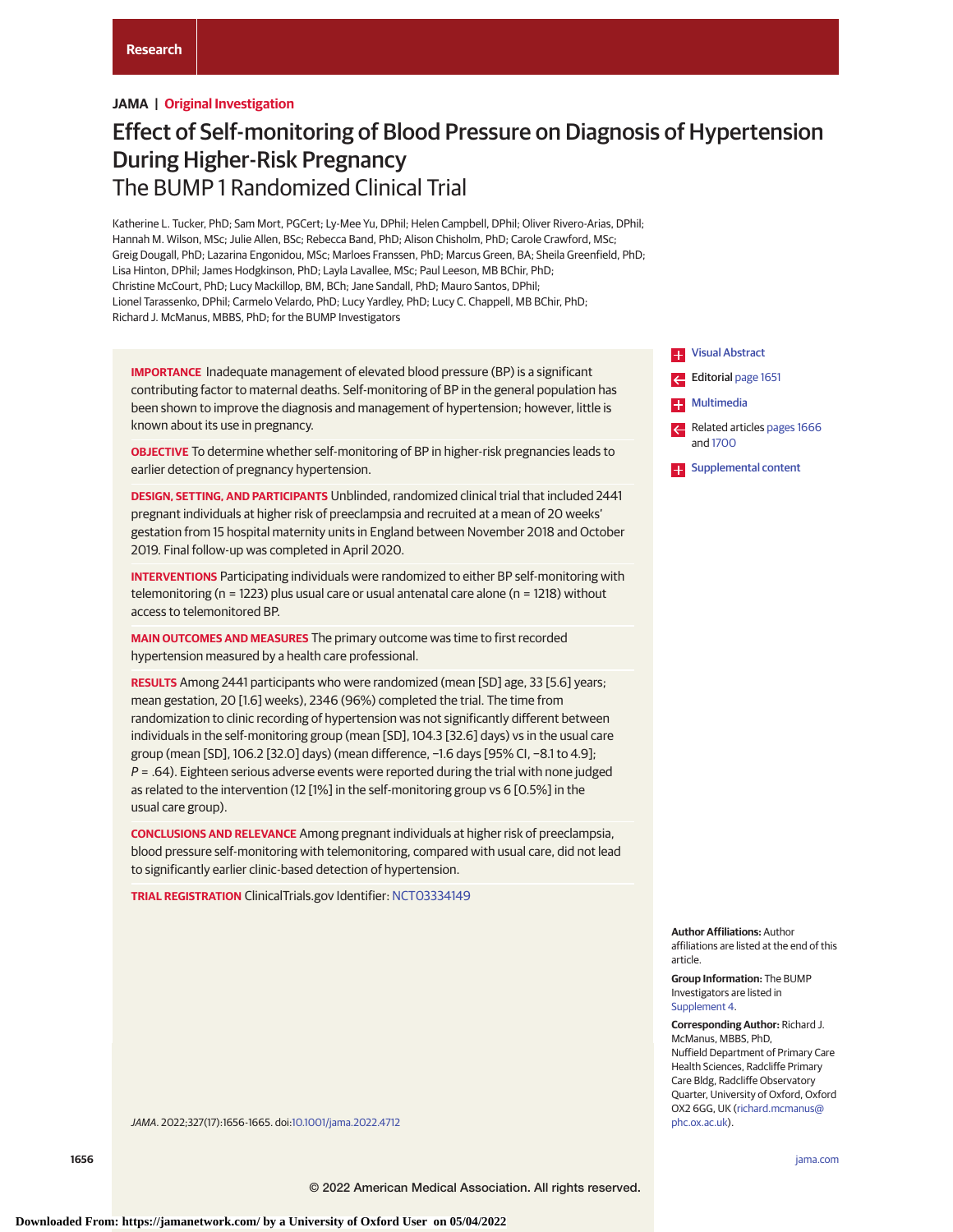levated blood pressure (BP) has been estimated to affect<br>approximately 10% of pregnancies worldwide and 18<br>million pregnancies worldwide in 2019.<sup>1,2</sup> In the UK, in-<br>adequate management of elevated BB has proviously been r approximately 10% of pregnancies worldwide and 18 adequate management of elevated BP has previously been reported as a significant contributing factor to maternal deaths. Although maternal deaths related to high BP have reduced in the UK in recent years, preeclampsia remains important due to its influence on maternal and perinatal outcomes.<sup>3,4</sup> Individuals who are at higher risk of preeclampsia due to risk factors such as age, high bodymass index, or existingmedical conditions may require more frequent monitoring.<sup>5</sup> Blood pressure can increase rapidly in pregnancy, and hypertension may go undetected between antenatal visits.<sup>6</sup>

Self-monitoring of blood pressure (SMBP), which involves self-measurement of BP outside of the clinical setting, is now commonplace and effective at detecting and lowering BP in nonpregnant adults with hypertension.7-9 Self-monitoring during pregnancy has been limited to small and mostly nonrandomized feasibility studies, often without validated BP monitors.<sup>10,11</sup> Low study quality and heterogeneity limit the conclusions that can be drawn from such studies, but initial results suggest reducedmorbidity and resource use, acceptability for individuals and their clinicians, and feasibility.10-13

The Blood Pressure Monitoring in High Risk Pregnancy to Improve the Detection and Monitoring of Hypertension (BUMP 1) trial aimed to establish whether SMBP with telemonitoring, in addition to usual care, could lead to earlier detection of elevated clinic BP compared with usual care during higher-risk pregnancies.

## **Methods**

#### Study Design

The trial was an unblinded randomized clinical trial of SMBP in pregnancy for the detection of elevated BP. The methods of the trial and its development have been published previously and are summarized below.<sup>14,15</sup> The protocol is available in [Supplement 1](https://jamanetwork.com/journals/jama/fullarticle/10.1001/jama.2022.4712?utm_campaign=articlePDF%26utm_medium=articlePDFlink%26utm_source=articlePDF%26utm_content=jama.2022.4712) and statistical analysis plan in [Supple](https://jamanetwork.com/journals/jama/fullarticle/10.1001/jama.2022.4712?utm_campaign=articlePDF%26utm_medium=articlePDFlink%26utm_source=articlePDF%26utm_content=jama.2022.4712)[ment 2.](https://jamanetwork.com/journals/jama/fullarticle/10.1001/jama.2022.4712?utm_campaign=articlePDF%26utm_medium=articlePDFlink%26utm_source=articlePDF%26utm_content=jama.2022.4712) The West Midlands-South Birmingham NHS Research Ethics Committee (ref 17/WM/0241) provided ethical approval. All participants gave written informed consent.

#### Study Population

Pregnant individuals at 16 to 24 weeks' gestation with higher risk of preeclampsia were recruited by research midwives through antenatal clinics in 15 secondary care maternity units between November 2018 and September 2019. Higher risk was defined by the relevant UK guidance at the time and included 1 or more of the following risk factors for pregnancy hypertension<sup>5</sup>: age 40 years or older with a nulliparity pregnancy interval of greater than 10 years, family history of preeclampsia, history of preeclampsia or gestational hypertension, body mass index of 30 or greater, any stage of chronic kidney disease, twin pregnancy, prepregnancy diabetes, or autoimmune disease (eg, systemic lupus erythematosus or antiphospholipid syndrome). Individuals with a preexisting diagnosis of hypertension were excluded.

# **Key Points**

**Question** Does self-monitoring of blood pressure (BP) by pregnant individuals at higher risk for preeclampsia lead to earlier detection of pregnancy hypertension compared with usual antenatal care?

**Findings** In this randomized clinical trial that included 2441 pregnant individuals at increased risk for preeclampsia, self-monitoring of BP with telemonitoring compared with usual care resulted in a mean time to clinic-based detection of hypertension of 104 vs 106 days, a difference that was not statistically significant.

**Meaning** Among pregnant individuals at higher risk of preeclampsia, self-monitoring of BP with telemonitoring did not lead to earlier clinic-based detection of hypertension.

#### Randomization and Blinding

Eligible individuals were randomized (1:1 ratio) to receive either usual care or usual care plus SMBP with telemonitoring (Figure). The online randomization sequence was generated by an independent statistician using permutated varying block sizes of 4 or 6 and stratified by recruitment site and parity (0 vs ≥1). Study participants and health care professionals were unblinded due to the nature of the intervention.

# **Procedures**

# Self-monitoring

Participants randomized to SMBP continued with usual antenatal care and in addition, were provided with a validated automated monitor (Microlife WatchBP Home).<sup>16</sup> They were given training and written instructions for SMBP by the recruiting research midwife then enrolled on a mobile phone–based telemonitoring system with an optional paper diary.

Participants were asked to self-monitor their BP 3 times per week, to take 2 readings each time, and to manually submit the second reading by using the study app. Elevated readings triggered a request from the app for a third reading. If a participant's third reading was also elevated, the app would trigger a message to the participant to contact their local maternity unit (eFigure 3 in [Supplement 3\)](https://jamanetwork.com/journals/jama/fullarticle/10.1001/jama.2022.4712?utm_campaign=articlePDF%26utm_medium=articlePDFlink%26utm_source=articlePDF%26utm_content=jama.2022.4712). Initial contact was typically by telephone, and subsequent arrangements for review were at the discretion of the unit. BP thresholds were equivalent to clinic and based on pilot work and a systematic review.13,17

Each site received training on the trial and intervention from the study team. Clinicians had access to a web-based dashboard and each site was sent a summary of their participants' results each week. The app was designed to include historic BP data, enabling participants to share their results with clinicians via their mobile phone display.

Usual prenatal care consisted of pregnant individuals attending antenatal clinic, as required (≥7 times during an uncomplicated pregnancy),<sup>18</sup> including having their BP measured by their antenatal care team. Participants in the usual care group did not have access to the telemonitoring system and such systems were not commonplace in the UK at the time of the study.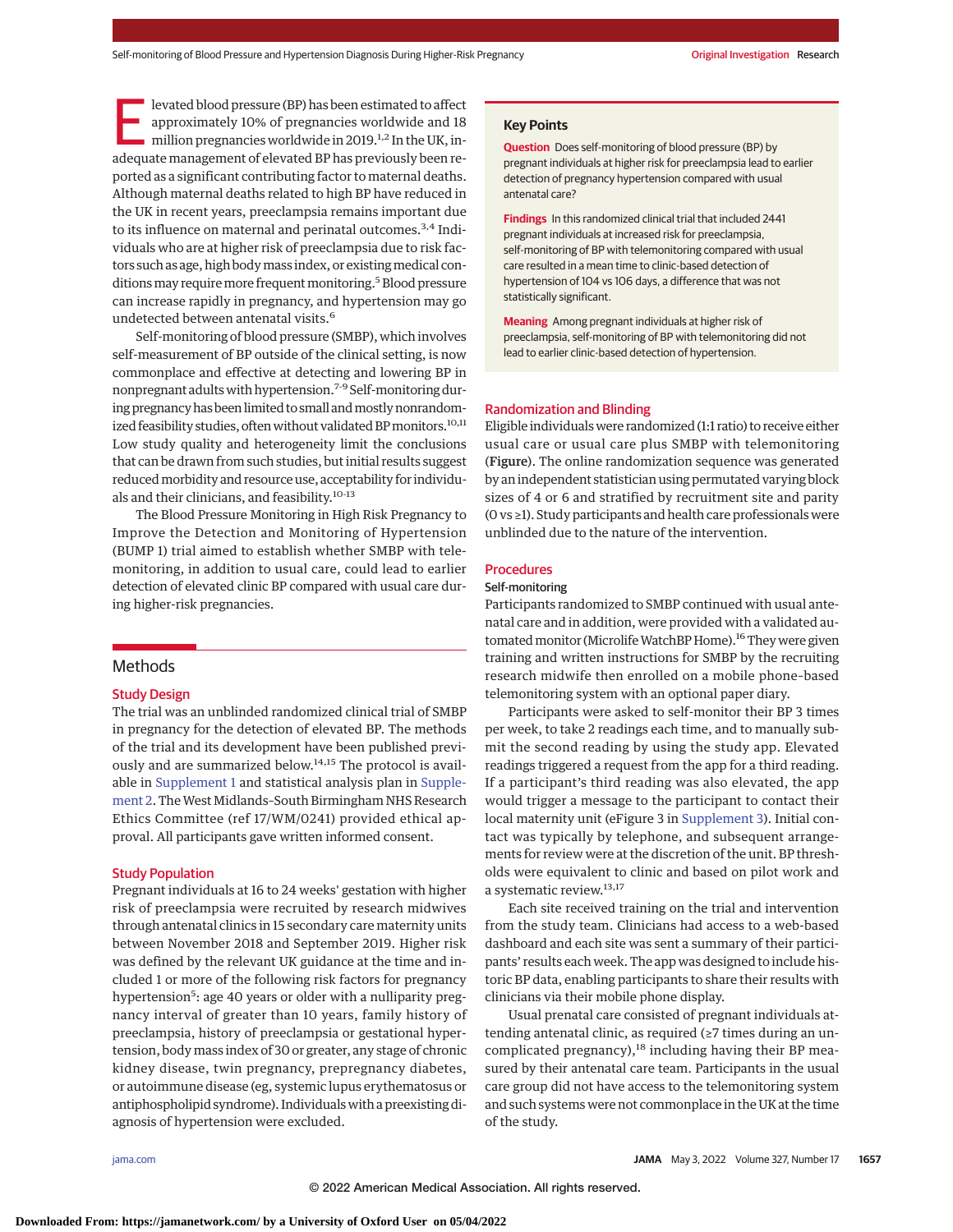

<sup>a</sup> Screening was conducted by research midwives reviewing clinical notes; therefore, the number of potentially suitable participants may underrepresent the true number. Higher risk of preeclampsia was defined by the relevant UK guidance at the time and included 1 or more of the following risk factors for pregnancy hypertension<sup>5</sup>: age ≥40 years with a nulliparity pregnancy interval >10 years, family history of preeclampsia, history of preeclampsia or gestational hypertension, body mass index of  $\geq$ 30 (calculated as weight in kilograms divided by height in meters squared), any stage of chronic kidney disease, twin pregnancy, prepregnancy diabetes, and autoimmune disease (eg, systemic lupus erythematosus or antiphospholipid syndrome).

<sup>b</sup> Indicates 16 weeks 0 days to 24 weeks 0 days.

# Protocol Amendments

The overall protocol was amended significantly on 6 occasions during the trial. Two amendments affected the trial: (1) adding the external pilot; and (2) continuing recruitment until the accompanying trial $14$  (the same intervention was implemented in individuals with pregnancy hypertension) had finished recruitment, which had the effect of modestly increasing the sample size from 2262 to 2441.

# **Outcomes**

215 completed neither follow-up.

The primary outcome was difference in the time from randomization to first recording of "clinic hypertension" between the randomized groups. Clinic hypertension was defined as sustained BP of 140/90 mm Hg or greater (ie, either elevated systolic BP, diastolic BP, or both) recorded by a health care professional in the clinical record in any setting up to the day before delivery. "Sustained hypertension" was defined as

1 in the usual care group) were excluded from the analysis population. <sup>d</sup> Follow-up numbers include individuals eligible to be followed up (ie, not withdrawn or lost to follow-up) who completed questionnaires at that time. All available data were included in the analyses but some were available at only 1 follow-up point. For the self-monitoring group (n = 1223), 615 participants completed both 30-week and postnatal follow-up, 289 completed only 30-week follow-up, 79 completed only postnatal follow-up, and 240 completed neither follow-up. For the usual care group (n = 1218), 636 participants completed both 30-week and postnatal follow-up, 288 completed 30-week follow-up, 79 completed only postnatal follow-up, and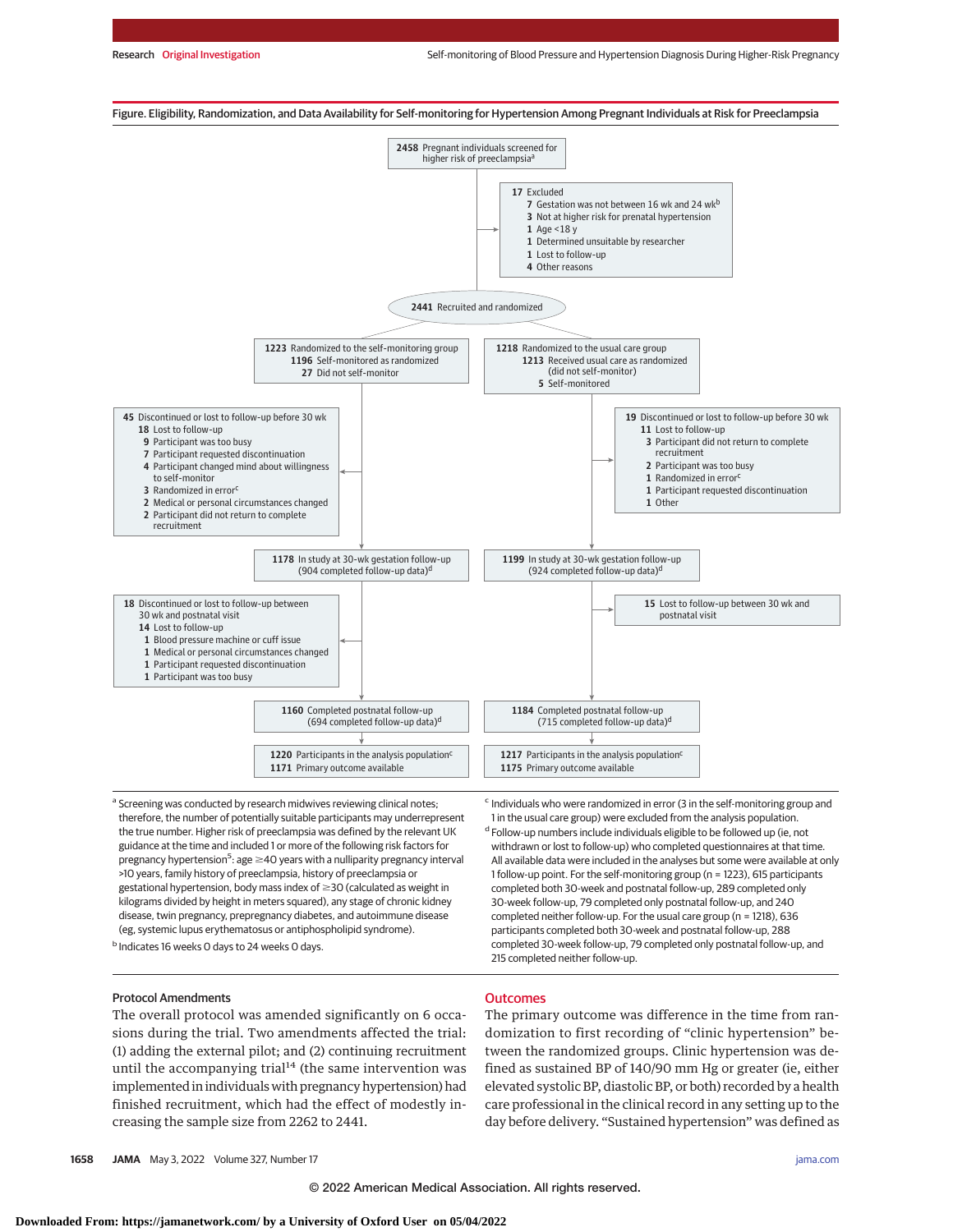having at least 2 elevated BP readings within 1 week (168 hours) with no minimum time between readings, with the second reading date reported as the date of diagnosis.<sup>5</sup> Clinic hypertension was additionally defined as having a recorded diagnosis of preeclampsia or gestational hypertension or prescription of antihypertensive medication, if either occurred before clinic hypertension was recorded. BP and other clinical data were extracted from the clinical record at the end of each participant's participation in the trial. Additionally, the following prespecified subgroups were analyzed: eligibility for aspirin prophylaxis; gestational age at recruitment; parity; measurement of BP prior to randomization; deprivation score; race and ethnicity; educational qualifications.

Secondary outcomes were both maternal (severe hypertension [systolic BP ≥160mm Hg and/or diastolic BP ≥110mm Hg], serious maternal complications, and onset of labor) and perinatal (stillbirth and early neonatal death, gestation at delivery,mode of delivery, birthweight [including percentiles], small for gestational age [<10th and <3rd percentiles], and neonatal admissions). Patient-reported maternal outcomes were captured by questionnaires at baseline, 30 weeks' gestation, and 12 weeks postnatally for illness perception (adapted Brief Illness Perception Questionnaire score range, 0-10; higher scores reflect greater confidence in ability to manage hypertension; minimal clinically important difference [MCID] not available),<sup>19</sup> anxiety (6-item State-Trait Anxiety Inventory [STAI-6] scaled to 100; score range, 0 [no anxiety] to 100 [highest level of anxiety]; MCID = 10),<sup>20</sup> and maternal health-related quality of life (EuroQol EQ-5D-5L; score range, −0.594 [worst quality] to +1 [best quality]; MCID =  $0.037$ <sup>21,22</sup> (see eTable 1 in [Supplement 3](https://jamanetwork.com/journals/jama/fullarticle/10.1001/jama.2022.4712?utm_campaign=articlePDF%26utm_medium=articlePDFlink%26utm_source=articlePDF%26utm_content=jama.2022.4712) for the full list).

In accordance with UK recommendations, self-reported race and ethnicity were recorded using standard descriptions derived from those used by UK Office for National Statistics.<sup>23</sup>

Post hoc analyses assessed fidelity of participants in the intervention group to the self-monitoring regimen as captured by the app and compared elevated BP on self-monitoring to the reference standard of elevated BP on clinic measurements.

#### Sample Size

An external pilot phase, which included 40 participants, tested all trial procedures prior to the main trial commencing. A sample size of 2262 (1131 per group) assuming an SD of 40 days was estimated to allow detection of an effect size of 12 days' difference in time to detection of clinic hypertension in pregnancy between self-monitoring and control groups, with 90% power, 5% level of significance (2-sided), and assuming a 15% attrition rate. The sample size was determined via simulation, using a bootstrapping method with replacement with parameters derived from pilot work.<sup>13</sup> Of the planned 2262 participants, 362 (16%) were expected to develop hypertension. A statistical analysis plan was agreed prior to data lock [\(Supplement 2\)](https://jamanetwork.com/journals/jama/fullarticle/10.1001/jama.2022.4712?utm_campaign=articlePDF%26utm_medium=articlePDFlink%26utm_source=articlePDF%26utm_content=jama.2022.4712).

#### Statistical Analysis

The primary analysis included all participants for whom data were available, according to the group to which participants were randomly allocated and regardless of any subsequent deviation from protocol. The primary outcome was analyzed using a 2-part hurdle model, $^{24}$  which consisted of the following processes: (1) first the model determined whether the participants had a diagnosis of clinic hypertension using a probit model, assuming an underlying latent distribution for the probability of having clinic hypertension; and (2) the second part determined the time between randomization and clinic hypertension, conditional on having cleared the hurdle. The prespecified model adjusted for group, parity (0 or ≥1) as fixed effects, and site as random effect. However, because the model would not converge, site was subsequently fitted as a fixed effect. Sensitivity analyses included adjustment for baseline covariates that predicted missingness, multiple imputation (100 imputations) of missing values, and inclusion of only elevated BP based on BP values (ie, not clinical diagnoses or antihypertensive prescription). Prespecified subgroups were investigated through fitting a subgroup by randomized group interaction term in the model. Treatment effects of each subgroup and a test of interaction were obtained from the model.

Continuous secondary outcomes, such as birthweight and length of stay were analyzed by means of regression method, adjusting for stratification factors. Binary secondary outcomes were analyzed by means of a log binomial model. Because of the potential for type I error due to multiple comparisons, findings for analyses of secondary end points should be interpreted as exploratory.

Post hoc analyses were undertaken assessing intervention fidelity comparing app use with the protocol of thriceweekly self-monitoring until BP increased to 135/85 mm Hg or higher, when participants were asked to monitor daily until delivery or hypertension diagnosis. Recorded hypertension in clinic or by SMBP was cross-tabulated, and the time between first elevated SMBP reading and subsequent diagnosis of hypertension was assessed using similar methods to the primary outcome analysis (second part).

All analyses were performed using STATA SE version 16.1 (StataCorp) using a 5% threshold for significance (2-sided).

#### Results

Of 2458 potentially eligible pregnant individuals, 2441 were randomized to either SMBP (n = 1223 [50.1%]) or usual care (n = 1218 [49.9%]), in line with the randomization algorithm (Figure). Four participants subsequently found to be ineligible after randomization were immediately withdrawn from the trial and excluded from the analysis.

From the analysis population of 2437 participants, primary outcome data were available for 96% (1171 in the selfmonitoring group and 1175 in the usual care group; Figure). Baseline characteristics were well matched between groups with similar demographics and risk factors for hypertension and preeclampsia (Table 1). Mean age was 33 years, mean gestation was 20 weeks, 950 of 2346 (39%) were of parity of 1 or more, 1399 of 2346 (59%) had attained at least an undergraduate degree, and 1801 (77%) wereWhite British, 253 (11%) Asian or Asian British, and 187 (8%) Black or Black British. Mean BP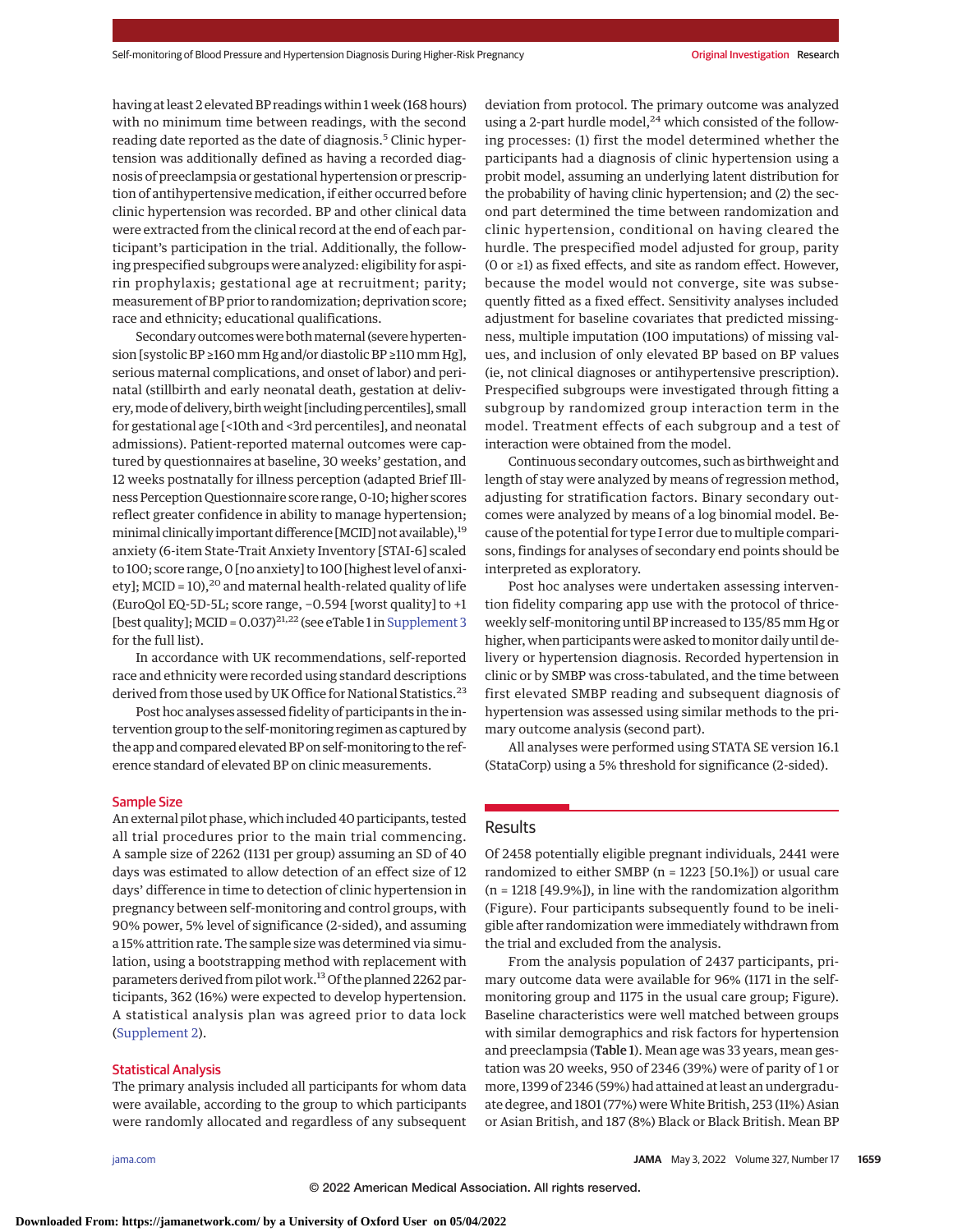#### Table 1. Baseline Characteristics of Patients in the BUMP 1 Clinical Trial, by Randomized Group

|                                                       | No./total (%)         |                   |  |  |
|-------------------------------------------------------|-----------------------|-------------------|--|--|
|                                                       | Self-monitoring group | Usual care group  |  |  |
| Characteristic                                        | $(n = 1220)^a$        | $(n = 1217)^a$    |  |  |
| Age, mean (SD), y                                     | 32.8(5.7)             | 33.0(5.6)         |  |  |
| Gestation at entry, mean (SD), wk                     | 20.3(1.6)             | 20.3(1.6)         |  |  |
| Parity: no previous births                            | 745 (61.1)            | 742 (61.0)        |  |  |
| BMI, median (IQR) <sup>b</sup>                        | 26.5 (22.7-32.1)      | 26.1 (22.6-32.4)  |  |  |
| Index of multiple deprivation quintile <sup>c</sup>   |                       |                   |  |  |
| No.                                                   | 1210                  | 1211              |  |  |
| 1 (most deprived)                                     | 167(13.8)             | 170(14.0)         |  |  |
| $\overline{2}$                                        | 247 (20.4)            | 239 (19.7)        |  |  |
| 3                                                     | 228 (18.8)            | 258(21.3)         |  |  |
| $\overline{4}$                                        | 254 (21.0)            | 244 (20.2)        |  |  |
| 5 (least deprived)                                    | 314 (26.0)            | 300 (24.8)        |  |  |
| Race and ethnicity <sup>d</sup>                       |                       |                   |  |  |
| No.                                                   | 1211                  | 1007              |  |  |
| Asian or Asian British                                | 135(11.1)             | 118(9.8)          |  |  |
| <b>Black or Black British</b>                         | 88 (7.3)              | 99 (8.2)          |  |  |
| Chinese                                               | 16(1.3)               | 11(0.9)           |  |  |
| <b>Mixed</b>                                          | 55 (4.5)              | 41 (3.4)          |  |  |
| White (British, Irish, other)                         | 887 (73.3)            | 914 (75.7)        |  |  |
| Other                                                 | 30(2.5)               | 24(2.0)           |  |  |
| Current smoker                                        | 57 (4.7)              | 59 (4.9)          |  |  |
| <b>Highest education</b>                              |                       |                   |  |  |
| No.                                                   | 1209                  | 1201              |  |  |
| Tertiary education                                    | 715 (59.1)            | 684 (57.0)        |  |  |
| Professional qualifications                           | 122(10.1)             | 120(10.0)         |  |  |
| A-level or General Certificate of Secondary Education | 294 (24.3)            | 335 (27.9)        |  |  |
| Vocational qualifications                             | 34(2.8)               | 32(2.7)           |  |  |
| No formal qualifications                              | 44 (3.6)              | 30(2.5)           |  |  |
| Risk factors for hypertension                         |                       |                   |  |  |
| BMI $\geq$ 30                                         | 444 (46.4)            | 417 (34.3)        |  |  |
| Previous hypertensive disorder of pregnancy           | 199 (16.3)            | 220(18.1)         |  |  |
| Family history of preeclampsia                        | 144 (11.8)            | 133(10.9)         |  |  |
| Autoimmune disease <sup>e</sup>                       | 83(6.8)               | 81(6.7)           |  |  |
| Prepregnancy diabetes (type 1 or 2)                   | 75(6.2)               | 67(5.5)           |  |  |
| Twin pregnancy                                        | 73 (6.0)              | 67(5.5)           |  |  |
| Interval between pregnancies >10 y                    | 34(2.8)               | 36(3.0)           |  |  |
| Chronic kidney disease (any grade)                    | 9(0.7)                | 14(1.2)           |  |  |
| Blood pressure, mean (SD), mm Hq <sup>f</sup>         |                       |                   |  |  |
| No.                                                   | 1161                  | 1162              |  |  |
| Systolic BP at entry                                  | 113.4 (12.8)          | 113.9(12.3)       |  |  |
| Diastolic BP at entry                                 | 68.5(9.0)             | 69.0(9.0)         |  |  |
| Health questionnaires                                 |                       |                   |  |  |
| EQ-5D-5L index value <sup>9</sup>                     |                       |                   |  |  |
| No.                                                   | 1202                  | 1194              |  |  |
| Median (IQR)                                          | $0.88(0.77-1.00)$     | $0.85(0.77-1.00)$ |  |  |
| $STAI-6h$                                             |                       |                   |  |  |
| No.                                                   | 1201                  | 1191              |  |  |
| Median (IQR)                                          | 22.2 (5.6-33.3)       | 22.2 (5.6-33.3)   |  |  |
| Self-monitoring prior to trial                        |                       |                   |  |  |
| No.                                                   | 1209                  |                   |  |  |
|                                                       |                       | 1205              |  |  |
| No. (%)                                               | 305 (25)              | 334 (28)          |  |  |

Abbreviations: BMI, body mass index (calculated as weight in kilograms divided by height in meters squared); BP, blood pressure.

- a As shown in the Figure, 1223 (self-monitoring) and 1218 (control) were randomized; however, 3 intervention participants and 1 usual care participant were randomized in error and withdrawn immediately. Therefore, data are presented for the remaining 1220 and 1217.
- **b** Calculated as weight in kilograms divided by height in meters squared.
- <sup>c</sup> The index of multiple deprivation is an assessment of deprivation based on multiple weighted components including income, employment, education, health, crime, barriers to housing and services, and living environment. It is assessed at the postcode level.

d Ethnicity and race self-attributed from closed list based on standard UK classification. Mixed included those self-identifying as mixed ethnicity (any combination). "Other" included any other category not listed, in which case participants were asked to specify (in the self-monitoring group: Arab: 4, Japanese: 3, Latin American: 2, Mauritian: 2, Brazilian: 1, Filipino: 1, Iraqi Kurdish: 1, Pacific Islander: 1, Tibetan Burmese Origin: 1, Turkish Kurdish: 1, Vietnamese: 1, Middle Eastern: 1, none stated: 11. Usual care group: Latin American: 6, Arab: 3, Japanese: 2, Afghan: 1, Brazilian: 1, Filipino: 1, Iranian: 1, Malaysian: 1, South East Asia: 1, South Korean: 1, Vietnamese: 1, none stated: 5).

- <sup>e</sup> Any autoimmune disease, eg, systemic lupus erythematosus or antiphospholipid syndrome.
- <sup>f</sup> At last clinic visit prior to randomization.
- <sup>g</sup> EQ-5D-5L: EuroQol instrument 5 Dimensions 5 Levels (index value calculated from 5 domains: mobility, self-care, usual activities, pain/discomfort, and anxiety/depression. Value calculated using cross-walk tool<sup>22</sup> range, −0.3-1; higher is better quality of life).
- <sup>h</sup> STAI: short form of State-Trait Anxiety Inventory (6 items; range, 6-24; scaled to be out of 100, higher is more anxious).20

**1660 JAMA** May 3, 2022 Volume 327, Number 17 **(Reprinted)** [jama.com](http://www.jama.com?utm_campaign=articlePDF%26utm_medium=articlePDFlink%26utm_source=articlePDF%26utm_content=jama.2022.4712)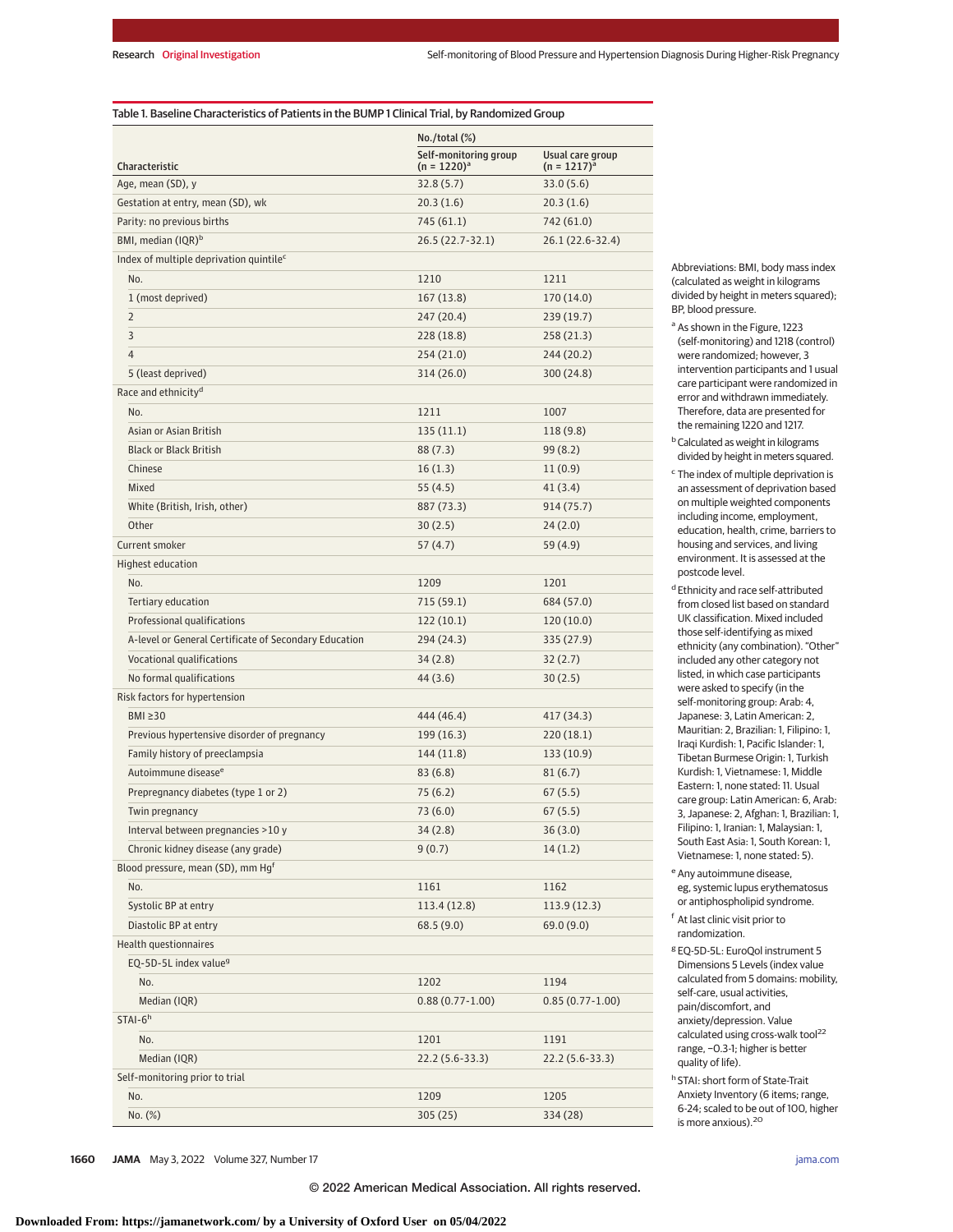#### Table 2. Primary Outcome: Time From Randomization to Diagnosis of Elevated Sustained Blood Pressure

|                                                                       | Self-monitoring group | Usual care group | Difference (95% CI)                                                              | $P$ value <sup>a</sup> |
|-----------------------------------------------------------------------|-----------------------|------------------|----------------------------------------------------------------------------------|------------------------|
| Participants with primary outcome data                                | 1171                  | 1175             |                                                                                  |                        |
| Clinic hypertension, No. $(\%)^b$                                     | 179(15.3)             | 184(15.7)        | $0.0$ (-3 to 2) <sup>c</sup>                                                     | .75                    |
| Time to clinic hypertension, d                                        |                       |                  |                                                                                  |                        |
| Mean (SD)                                                             | 104.3(32.6)           | 106.2(32.0)      | $-1.6$ ( $-8.1$ to 4.9)                                                          | .64                    |
| Median (IQR)                                                          | 109 (90 to 127)       | 115 (90 to 129)  |                                                                                  |                        |
| 3 Celf mendisative ununcul save thuseheld loual of cignificance D  OF |                       |                  | C. Difference in presentage of barriage also grad blead presence medaled against |                        |

Self-monitoring vs usual care: threshold level of significance  $P = .05$ .

 $^{\rm b}$  Sustained elevated blood pressure defined as 2 readings  $\geq$ 140/90 mm Hg within 168 hours or a recorded diagnosis of pregnancy hypertension or prescription of an antihypertensive medication, whichever came first.

Difference in percentage of having elevated blood pressure modeled against randomized group, parity, and site.

#### Table 3. Selected Secondary Maternal and Perinatal Outcomes by Randomized Group<sup>a</sup>

|                                                      | $No./total (\%)$              |                               | Adjusted<br>absolute difference, %  | Adjusted risk ratio            | P value for      |
|------------------------------------------------------|-------------------------------|-------------------------------|-------------------------------------|--------------------------------|------------------|
|                                                      | Self-monitoring group         | Usual care group              | $(95\% \text{ Cl})^b$               | $(95\% \text{ Cl})^{\text{b}}$ | treatment effect |
| Maternal                                             |                               |                               |                                     |                                |                  |
| Severe hypertension                                  | 69/1171 (6.0)                 | 57/1175 (4.9)                 | $1.09$ (-0.94 to 3.12)              | $1.22(0.87 \text{ to } 1.70)$  | .25              |
| Preeclampsia                                         | 51/1209 (4.2)                 | 51/1209(4.2)                  | $0.01$ (-1.84 to 1.85)              | $1.00(0.66 \text{ to } 1.51)$  | > 99             |
| $\geq$ 1 Serious maternal complications <sup>c</sup> | 15/1209(1.2)                  | 19/1209(1.6)                  |                                     |                                |                  |
| Perinatal                                            |                               |                               |                                     |                                |                  |
| Gestation at delivery,<br>median (IQR), wk           | 39.3 (38.1 to 40.4)<br>[1190] | 39.3 (38.0 to 40.4)<br>[1185] | $0.14$ (-0.01 to 0.30) <sup>d</sup> |                                |                  |
| Stillbirth                                           | 5/1260(0.4)                   | 3/1248(0.2)                   |                                     |                                |                  |
| Neonatal death within 7 d                            | 2/1248(0.2)                   | 0/1240                        |                                     |                                |                  |
| Small for gestational age<br>(<10th percentile)      | 104/1249 (8.3)                | 87/1235(7.0)                  | $1.10$ (-1.09 to 3.29)              | $1.15(0.87 \text{ to } 1.53)$  | .32              |
| Infant admitted to neonatal<br>intensive care unit   | 161/1248 (12.9)               | 163/1240 (13.1)               | $-0.64$ ( $-3.34$ to 2.05)          | $0.95(0.77 \text{ to } 1.17)$  | .63              |

<sup>a</sup> See eTables 3 and 4 in Supplement 3 for additional maternal and perinatal outcomes.

<sup>b</sup> Statistical comparisons completed when >2% event rate for self-monitoring vs usual care. Log-Poisson generalized linear mixed-effects model with robust standard errors adjusted for randomized group and parity as fixed effects; and site as a random effect. Level of significance  $P < .05$ .

HELLP syndrome (hemolysis, elevated liver enzymes, low platelets), liver involvement (ALT or AST >70 U/L), pulmonary edema, kidney  $involvement$  (creatinine  $\geq$ 90  $µmol/L$ ), and hematological involvement  $(hlatedets < x100^9/L)$ .

<sup>c</sup> One or more of the following: eclampsia, transient ischemic attack or stroke,

recorded before randomization was 114/69 mm Hg, and 1146 (49%) had 1major or 2moderate risk factors for preeclampsia.5 Prior to randomization, 639/2414 (27%) participants reported previously measuring their own BP (305 [25%] in the self-monitoring group and 334 [28%] in the usual care group).

#### Primary Outcome

Clinic hypertension was subsequently recorded for 363 (15.5%) of those randomized, of whom 102 (4%) had preeclampsia: 179 (15.3%) in the intervention group and 184 (15.7%) in the usual care group (Table 2). The primary outcome (time to clinic hypertension defined from the clinical records) was not significantly different between individuals who self-monitored or received usual prenatal care alone (mean [SD], 104.3 [32.6] days vs 106.2 [32.0] days, respectively; mean difference, −1.6 days [95% CI, −8.1 to 4.9]; *P* = .64]) (Table 2). This was not materially affected by sensitivity analyses including adjustment for data missingness, multiple imputation, or when clinic hypertension was restricted to evidence of elevated professionally recorded BP only (ie, recorded diagnosis of gestational hypertension or prescription of antihypertensive medications alone was excluded) (eTable 2 in [Supplement 3\)](https://jamanetwork.com/journals/jama/fullarticle/10.1001/jama.2022.4712?utm_campaign=articlePDF%26utm_medium=articlePDFlink%26utm_source=articlePDF%26utm_content=jama.2022.4712).

d Estimated median difference (95% CI) derived from quantile regression adjusted for randomized arm, parity, and site.

The primary outcome was not significantly different between randomized groups in most prespecified subgroups including aspirin eligibility, gestational age at recruitment, parity, previous experience of self-monitoring, deprivation score, or educational qualifications (eTable 3, eFigure 1, and eFigure 2 in [Supplement 3\)](https://jamanetwork.com/journals/jama/fullarticle/10.1001/jama.2022.4712?utm_campaign=articlePDF%26utm_medium=articlePDFlink%26utm_source=articlePDF%26utm_content=jama.2022.4712). There was a significant interaction for race and ethnicity, but the CIs for both individual group results crossed unity (1.0).

#### Secondary Outcomes

#### Maternal Outcomes

There was no statistically significant difference in the incidence of severe hypertension or in the incidence of preeclampsia between the groups (Table 3).

The incidence of serious maternal complications was 15 of 1209 (1.2%) in the self-monitoring group and 19 of 1209 (1.6%) of those receiving usual care. The prespecified threshold of sufficient events to undertake a formal statistical comparison was not met (≥2%) (Table 3). No participants in either group died.

There was no significant difference in the proportion with spontaneous onset of labor (482/1187 [41%] self-monitoring vs 493/1181 [42%] usual care; adjusted relative risk, 0.97 [95% CI,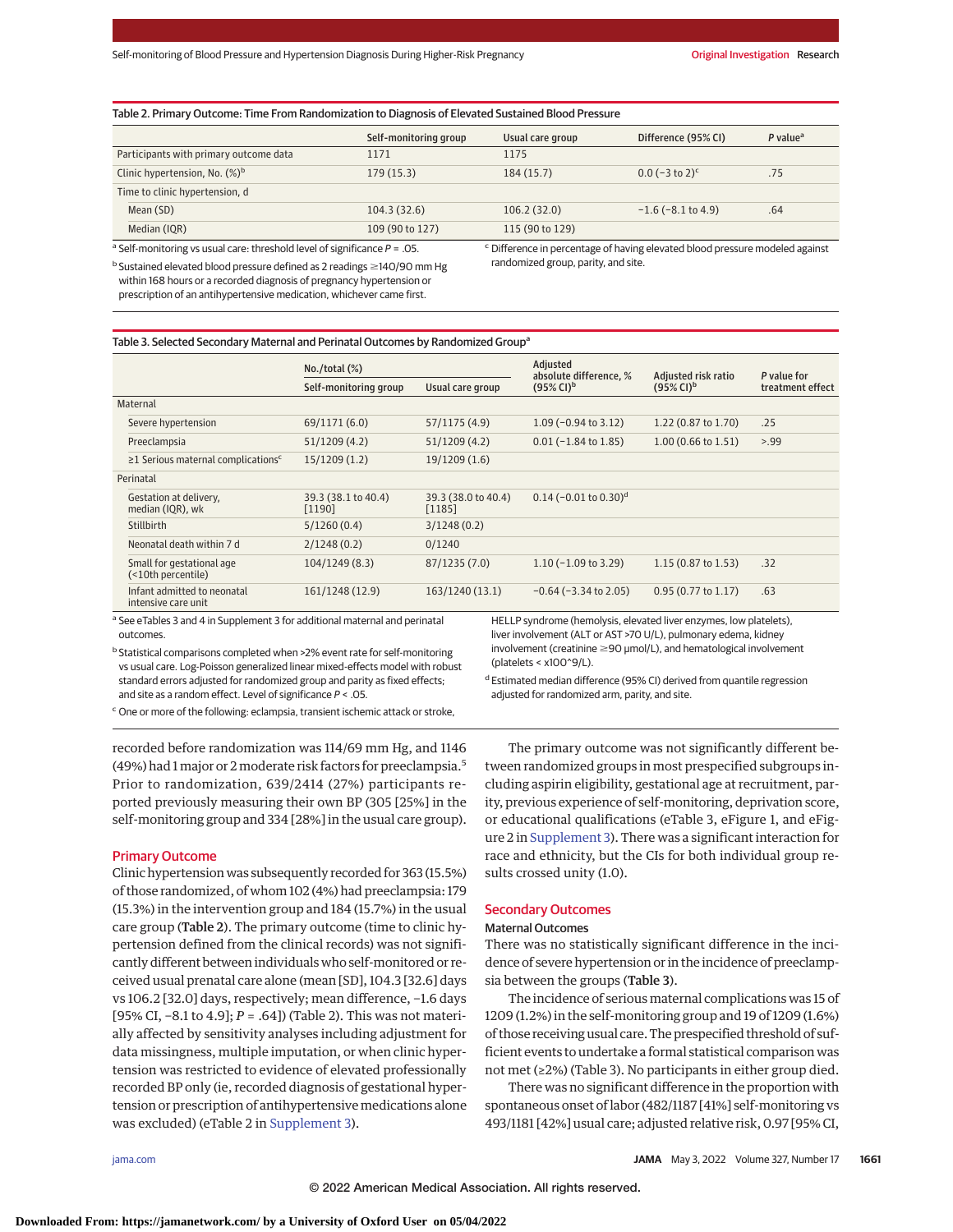| Table 4. Self-monitoring vs Clinic Blood Pressure (BP) for Diagnosis of Elevated Blood Pressure <sup>a</sup> |                                                                                                                                                                                                                                    |     |       |  |
|--------------------------------------------------------------------------------------------------------------|------------------------------------------------------------------------------------------------------------------------------------------------------------------------------------------------------------------------------------|-----|-------|--|
|                                                                                                              | Elevated BP on any home readings <sup>b</sup>                                                                                                                                                                                      |     |       |  |
|                                                                                                              | Yes                                                                                                                                                                                                                                | No  | Total |  |
| Elevated BP on any health professional readings <sup>c</sup>                                                 |                                                                                                                                                                                                                                    |     |       |  |
| Yes                                                                                                          | 120                                                                                                                                                                                                                                | 43  | 163   |  |
| <b>No</b>                                                                                                    | 240                                                                                                                                                                                                                                | 651 | 891   |  |
| Total                                                                                                        | 360                                                                                                                                                                                                                                | 694 | 1054  |  |
| a Including all 1054 participants randomized to self-monitoring who had both                                 | <sup>b</sup> First reading of $\geq$ 140/90 mm Hg on home BP device.                                                                                                                                                               |     |       |  |
| clinician and self-monitored BP recorded: 163 (15.5%) had clinic hypertension.                               | $\mathcal{C}$ , the contract of the contract of the contract of the contract of the contract of the contract of the contract of the contract of the contract of the contract of the contract of the contract of the contract of th |     |       |  |

clinician and self-monitored BP recorded; 163 (15.5%) had clinic hypertension; 43 (4.1%) had white coat hypertension (elevated in clinic but not at home); 240 (22.8%) had masked hypertension (elevated at home but not in clinic).

 $\epsilon$  Two readings of  $\geq$ 140/90 mm Hg from any clinical setting within 168 hours or new prescription of antihypertensive medication, whichever came first.

0.88-1.07]). Indications for labor induction or prelabor cesarean delivery are presented in eTable 4 in [Supplement 3.](https://jamanetwork.com/journals/jama/fullarticle/10.1001/jama.2022.4712?utm_campaign=articlePDF%26utm_medium=articlePDFlink%26utm_source=articlePDF%26utm_content=jama.2022.4712)

Anxiety (measured on STAI-6) $^{20}$  was not significantly different between groups at either 30 weeks' gestation or postnatally (eTable 6 in [Supplement 3\)](https://jamanetwork.com/journals/jama/fullarticle/10.1001/jama.2022.4712?utm_campaign=articlePDF%26utm_medium=articlePDFlink%26utm_source=articlePDF%26utm_content=jama.2022.4712). Individuals in the selfmonitoring group had significantly improved scores on the adapted Brief Illness Perception Questionnaire at both 30weeks and postnatally (eTable 7 in [Supplement 3\)](https://jamanetwork.com/journals/jama/fullarticle/10.1001/jama.2022.4712?utm_campaign=articlePDF%26utm_medium=articlePDFlink%26utm_source=articlePDF%26utm_content=jama.2022.4712).<sup>19</sup> Participants' health-related quality of life based on index scores derived from the EQ-5D-5L descriptive system $^{21}$  was not significantly different between groups at 30 weeks or at postnatal follow-up (eTable 8 in [Supplement 3\)](https://jamanetwork.com/journals/jama/fullarticle/10.1001/jama.2022.4712?utm_campaign=articlePDF%26utm_medium=articlePDFlink%26utm_source=articlePDF%26utm_content=jama.2022.4712).

#### Perinatal Outcomes

The proportions of stillbirths and early neonatal deaths in both groups were not formally compared due to low rates of occurrence (Table 3). Mean birth weight was 3247 g in the selfmonitoring group and 3264 g in the usual care group. Small for gestational age infant birth weight (<10th percentile) was present in 104 of 1249 (8.3%) self-monitoring group births vs 87 of 1235 (7.0%) usual care births (adjusted risk ratio, 1.15 [95% CI, 0.87-1.53]). Median gestation at delivery was not different between groups (39 weeks) (Table 3).

There were no significant differences in the proportions of either randomized group admitted to a neonatal unit or for subsequent length of stay (Table 3 and eTable 5 in [Supple](https://jamanetwork.com/journals/jama/fullarticle/10.1001/jama.2022.4712?utm_campaign=articlePDF%26utm_medium=articlePDFlink%26utm_source=articlePDF%26utm_content=jama.2022.4712)[ment 3\)](https://jamanetwork.com/journals/jama/fullarticle/10.1001/jama.2022.4712?utm_campaign=articlePDF%26utm_medium=articlePDFlink%26utm_source=articlePDF%26utm_content=jama.2022.4712). Spontaneous vaginal delivery occurred for 550 (43.7%) self-monitoring participants vs 527 (42.4%) usual care individuals (eTable 5 in [Supplement 3\)](https://jamanetwork.com/journals/jama/fullarticle/10.1001/jama.2022.4712?utm_campaign=articlePDF%26utm_medium=articlePDFlink%26utm_source=articlePDF%26utm_content=jama.2022.4712).

## Adverse Events

Eighteen serious adverse events were reported during the trial, with none judged related to the intervention by the supervising site principal investigator: 12 (1%) in the self-monitoring group (2miscarriages [at 20 weeks and 23 weeks 6 days], 5 stillbirths, 2 neonatal deaths, 3 terminations for fetal abnormalities) and 6 (0.5%) in those receiving usual care (3 stillbirths and 3 terminations for fetal abnormalities  $[n = 2]$  and sepsis  $[n = 1]$ .

#### Post Hoc Outcomes

In a post hoc analysis, fidelity to the intervention by individuals randomized to self-monitoring was explored. Of the 1220 allocated to self-monitoring appropriately, 1198 selfmonitored and 22 did not. The majority of participants used the app (1196 [99.8%]) with 23 (2.2%) also recording some readings in a paper diary and 2 (0.2%) exclusively using a paper diary. Because data in the paper diaries were not directly comparable to that in the app (eg, in terms of recording of timing of readings, repeat readings), those readings were excluded from further analysis. Participants followed the protocol of monitoring 3 times per week until delivery or diagnosis of clinic hypertension 76.7% of the time; if their SMBP increased to 135/85 mm Hg or higher and they were asked to monitor daily until delivery or hypertension diagnosis, this happened 71.7% of the time.

Of the 179 individuals with clinic hypertension in the intervention group, 131 (73%) had self-monitored within a week of that diagnosis and 16 (9%) had no self-monitored readings at all (Table 4). Of these, 109 of 179 individuals (61%) had an elevated SMBP of 140/90 mm Hg or higher on the same day or before the detection of clinic hypertension. The median time between first elevated SMBP and a subsequent diagnosis of hypertension was 29 days (IQR, 7-72). Of those with a clinic diagnosis of hypertension, 43 of 179 (24%) did not have an elevated SMBP (indicating likely "white coat" hypertension) at or before that time (Table 4).

# Discussion

In this randomized trial, SMBP from 20 weeks' gestation until delivery or development of hypertension, in addition to usual care, did not lead to an earlier diagnosis of clinic hypertension, defined on the basis of routinely recorded clinical data. There were no significant differences in either maternal or perinatal outcomes or of serious adverse events. Of those individuals who self-monitored BP in the trial who were diagnosed with hypertension, the majority had self-monitored within a week of diagnosis, suggesting that these individuals would have had an opportunity to detect hypertension at home.

To our knowledge, this was the largest randomized clinical trial of blood pressure self-monitoring in individuals with higher-risk pregnancy published to date and was powered to detect clinically important differences between the groups.<sup>25</sup> The pragmatic trial design and broad inclusion criteria make findings applicable to routine antenatal care. Participants randomized had appropriate representation of underrepresented racial and ethnic groups, but there was some evidence of overrepresentation of those with higher educational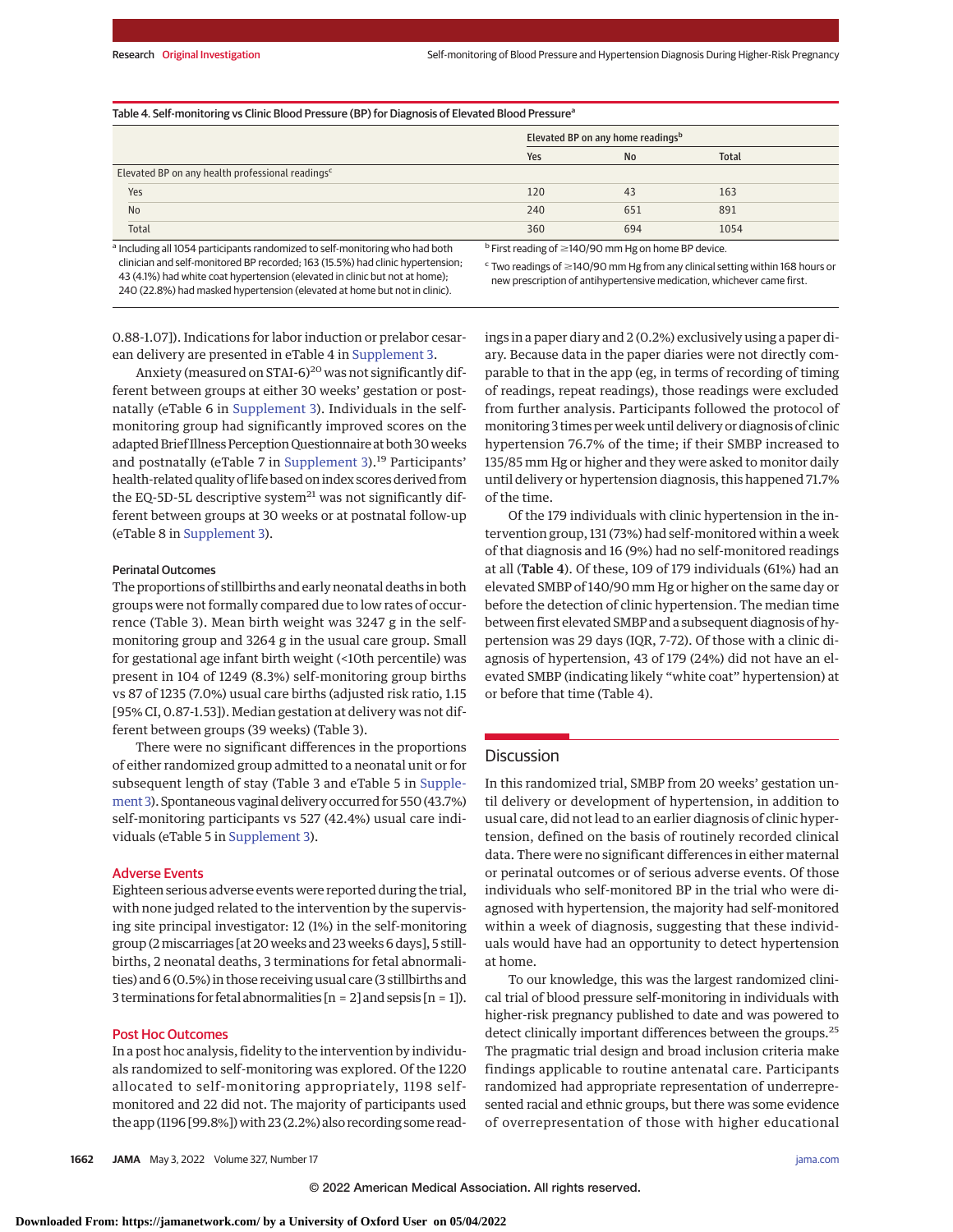attainment in the trial overall. Follow-up was high, with more than 95% of the primary outcome data available.

A recent systematic review found 2 randomized clinical trials involving self-monitoring in antenatal care, one of which used self-monitoring as a screening test $^{10}$ ; one UK-based group randomized 80 low-risk pregnant individuals to weekly selfmonitoring with reduced routine antenatal visits and found that for individuals who self-monitored, overall clinic attendance was reduced despite an increase in unscheduled care.26 A French group randomized 57 individuals with pregnancy hypertension without proteinuria at between 18 and 36 weeks to self-monitor BP with or without transmission of the measurements to their supervising clinicians and found no significant difference between groups.<sup>27</sup> More recently, a US group randomized 300 low-risk pregnant individuals to remotemonitoring with reduced visits vs usual care. The individuals randomized to remote care had reduced obstetric input, but more nurse/midwife time was needed for providing remote care.<sup>11</sup> Two other subsequent trials were not comparable.<sup>28,29</sup>Two ongoing self-monitoring trials, one in high-risk pregnancies and one with a similar screening strategy to the current study, have not reported yet.<sup>30,31</sup>

Self-monitoring of BP outside of pregnancy is already widespread and has a strong evidence base.<sup>7,8,32</sup> Prior to the current study there were few data regarding the prevalence of SMBP in pregnancy, although the CHIPS study of different BP targets in pregnancy hypertension reported 38% of hypertensive pregnant individuals as self-monitoring. $33$  A survey undertaken in parallel to this trial, but excluding those randomized, found that in a sample of around 5500 pregnant individuals, 17% of those without hypertension and 49% of those with hypertension were self-monitoring, often without clinician involvement.<sup>34</sup>

#### Limitations

This study has several limitations. First, the trial was powered to detect a 12-day earlier presentation with SMBP compared with a clinic-based diagnosis, a difference that was considered to be clinically relevant. Although very small differences cannot be ruled out, self-monitoring did not result in a clinically important or statistically significant earlier presentation of hypertension. Second, the study was not powered to detect differences in clinical outcomes. Third, the home readings for 26% of individuals with a clinic-based primary outcome of hypertension were within the normal

#### ARTICLE INFORMATION

**Accepted for Publication:** March 11, 2022.

**Author Affiliations:** Nuffield Department of Primary Care Health Sciences, University of Oxford, Oxford, United Kingdom (Tucker, Mort, Yu, Allen, Chisholm, Crawford, Dougall, Engonidou, Franssen, Hinton, Lavallee, McManus); National Perinatal Epidemiology Unit, Nuffield Department of Population Health, University of Oxford, Oxford, United Kingdom (Campbell, Rivero-Arias); Department of Women and Children's Health, King's College London, St Thomas' Hospital, London, United Kingdom (Wilson, Sandall,

Chappell); Department of Psychology, University of Southampton, Southampton, United Kingdom (Band, Yardley); Action on Pre-eclampsia, The Stables, Evesham, Worcestershire, United Kingdom (Green); Institute of Applied Health Research, University of Birmingham, Birmingham, United Kingdom (Greenfield, Hodgkinson); The Healthcare Improvement Studies Institute, University of Cambridge, Cambridge, United Kingdom (Hinton); Cardiovascular Clinical Research Facility, RDM Division of Cardiovascular Medicine, University of Oxford, Oxford, United Kingdom (Leeson); Centre for Maternal and Child Health Research, City, University of London, London, United Kingdom

range, so that these participants could not have presented earlier on the basis of self-monitoring. Data on prognosis of white coat hypertension remain sparse, particularly as to the relative effect of antihypertensive therapy compared with true hypertension and, therefore, appropriate management strategies are uncertain.<sup>35</sup>

Fourth, 61% of those with hypertension in the intervention group had elevated home BP prior to or concurrently with clinic BP, and for these participants, SMBP increased approximately 1 month prior to their clinic recorded hypertension. Participants received advice through the app to check such readings with a midwife but there were no data regarding the response of participants and/or clinicians to such readings. Linked qualitative work suggested that clinicians tend to favor clinic readings in the case of discordance, perhaps explaining the observed lack of effect on the primary outcome.<sup>36</sup>

Fifth, 27% of randomized individuals had self-monitored prior to randomization, which might have diluted any effect from the intervention. The study did not collect data regarding whether self-monitoring continued later in pregnancy. However, other research suggests that at least half of these participants may have continued to do self-monitoring without the knowledge of their clinical team.<sup>34</sup> Outside of pregnancy, there is evidence that such monitoring (without clinical support) has little effect on blood pressure.<sup>8,34</sup>

Sixth, the threshold for hypertension diagnosis with SMBP in pregnancy is not established. In the current study, the same BP threshold was used for home and clinic BP (140/90 mm Hg), although participants were asked to increase the frequency of measurement once their readings reached 135/85 mm Hg. This choice was made on the basis of a systematic review of BP measurement in different settings, which suggested that self- and clinic-monitored BP were equivalent in normotensive pregnant individuals; it was also influenced by concerns from clinicians during the development phase regarding "overalerting."13,17 A lower threshold for home readings might have led to a different result.

# **Conclusions**

Among pregnant individuals at higher risk of preeclampsia, blood pressure self-monitoring with telemonitoring compared with usual care did not lead to significantly earlier clinicbased detection of hypertension.

> (McCourt); Nuffield Department of Women's and Reproductive Health, University of Oxford, Oxford, United Kingdom (Mackillop); Institute of Biomedical Engineering, Department of Engineering Science, University of Oxford, Oxford, United Kingdom (Santos, Tarassenko, Velardo); School of Psychological Science, University of Bristol, Bristol, United Kingdom (Yardley).

**Author Contributions:** Mr Mort and Dr Yu had full access to all of the data in the study and take responsibility for the integrity of the data and the accuracy of the data analysis. Concept and design: Tucker, Yu, Rivero-Arias, Wilson, Crawford, Dougall, Franssen, Green,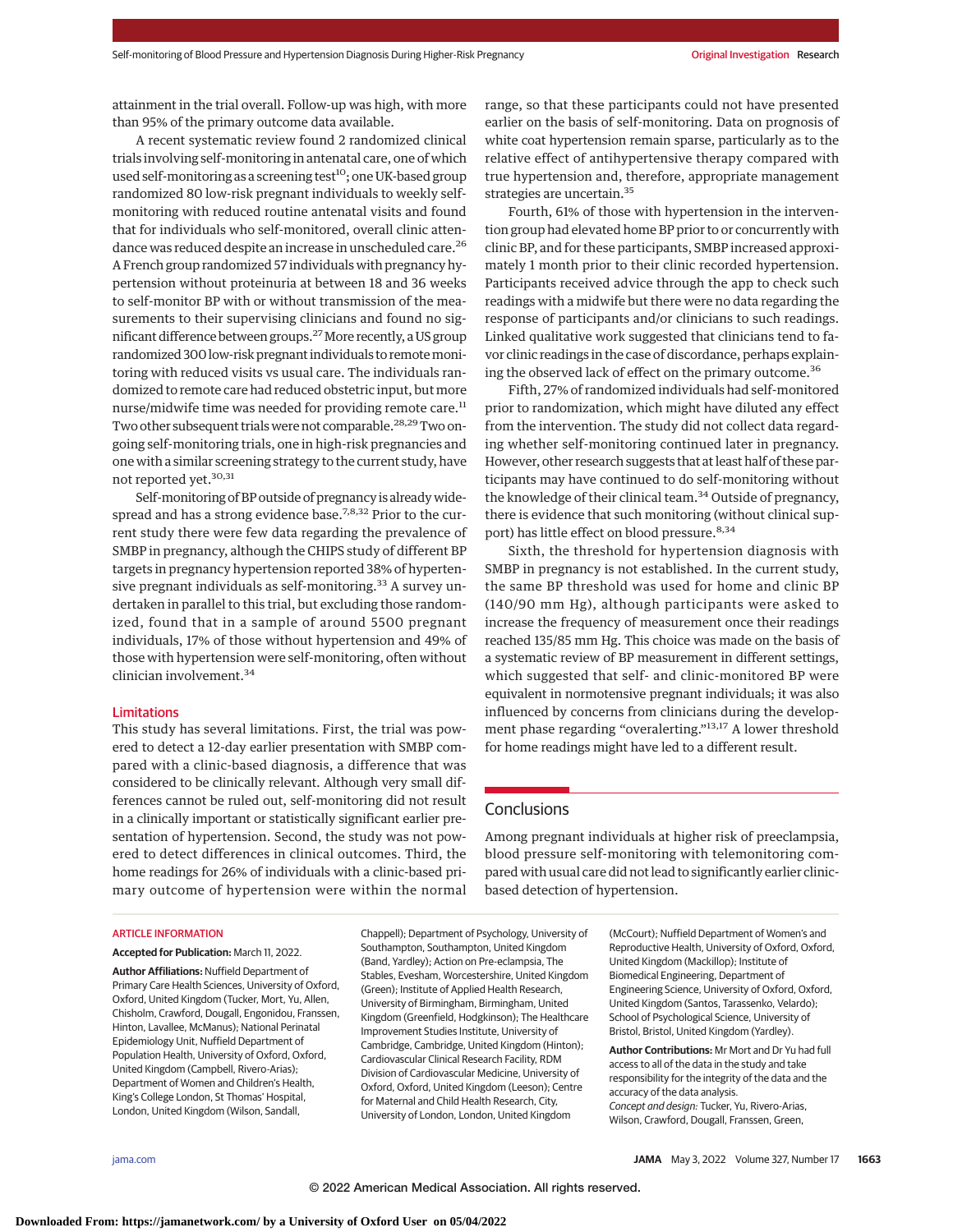Greenfield, Hinton, Hodgkinson, Leeson, McCourt, Mackillop, Sandall, Yardley, Chappell, McManus. Acquisition, analysis, or interpretation of data: Tucker, Mort, Yu, Campbell, Rivero-Arias, Wilson, Allen, Band, Chisholm, Dougall, Engonidou, Franssen, Green, Greenfield, Hodgkinson, Lavallee, McCourt, Sandall, Santos, Tarassenko, Velardo, Yardley, Chappell, McManus.

Drafting of the manuscript: Tucker, Mort, Campbell, Rivero-Arias, Greenfield, Chappell, McManus. Critical revision of the manuscript for important intellectual content: Tucker, Yu, Rivero-Arias, Wilson, Allen, Band, Chisholm, Crawford, Dougall, Engonidou, Franssen, Green, Greenfield, Hinton, Hodgkinson, Lavallee, Leeson, McCourt, Mackillop, Sandall, Santos, Tarassenko, Velardo, Yardley, Chappell, McManus.

Statistical analysis: Mort, Yu, Campbell, Rivero-Arias.

Obtained funding: Tucker, Yu, Rivero-Arias, Greenfield, Hinton, Hodgkinson, Leeson, McCourt, Sandall, Tarassenko, Yardley, Chappell, McManus. Administrative, technical, or material support: Tucker, Wilson, Allen, Dougall, Engonidou, Franssen, Hinton, Hodgkinson, Lavallee, Mackillop, Santos, Velardo, Chappell, McManus. Supervision: Tucker, Rivero-Arias, Dougall, Greenfield, Hodgkinson, Leeson, Tarassenko, Velardo, Yardley, Chappell, McManus. Other - Trial Management: Dougall.

**Conflict of Interest Disclosures:** Dr Rivero-Arias reported being a member of the EuroQol Group, which is the copyright holder of the EQ-5D instruments. Ms Engonidou reported the BUMP intervention was licensed by Oxford University for free during the pandemic and the University has received fees subsequently from Sensyne during the conduct of the study; and receiving licenses and paid consultancy to the University of Oxford with regard to a telemonitoring intervention for Omron. Dr Mackillop reported receiving personal fees from Sensyne Health plc outside the submitted work. Dr Santos reported receiving personal fees from Sensyne Health Group outside the submitted work; and holding a patent for Oxford University Innovation Project 17725, BUMP - Technology License licensed to Sensyne Health Group. Dr Tarassenko reported personal fees from Sensyne Health and grants from Sensyne Health outside the submitted work. Dr Velardo reported holding a patent for Oxford University Innovation Project 17725, BUMP - Technology License licensed to Sensyne Health Group. Dr McManus reported fees from Sensyne; the BUMP intervention was licensed by Oxford University for free during the pandemic and the university has received fees subsequently during the conduct of the study; and licenses and paid consultancy to the University of Oxford from Omron with regard to a telemonitoring intervention. Dr McManus also reported occasional travel reimbursement and accommodation for speaking at conferences, most recently ESH and ASN in 2019. Any honoraria were paid to his institution. No other disclosures were reported.

**Funding/Support:** This work was funded from a National Institute for Health Research (NIHR) Programme grant for applied research (RP-PG-1209-10051) and NIHR professorships awarded to Dr McManus (NIHR-RP-R2-12-015) and Dr Chappell (NIHR -RP-2014-05-019). Drs McManus and Tucker received funding from the National Institute for Health Research (NIHR) Collaboration for Leadership in Applied Health

Research (CLAHRC) now recommissioned as NIHR Applied Research Collaboration Oxford and Thames Valley. Dr Mackillop received support from NIHR Oxford Biomedical Research Centre. Dr Hinton is based in The Healthcare Improvement Studies Institute (THIS Institute), University of Cambridge. THIS Institute is supported by the Health Foundation, an independent charity. Dr Sandall was supported by NIHR CLAHRC South London at King's College Hospital NHS Foundation Trust, now recommissioned as NIHR Applied Research Collaboration South London. Dr Yardley's research programme is partly supported by NIHR Applied Research Collaboration (ARC)-West, NIHR Health Protection Research Unit (HPRU) for Behavioural Science and Evaluation, and the NIHR Southampton Biomedical Research Centre (BRC). Drs McManus, Sandall, Yu, Yardley, and Chappell are NIHR Senior Investigators. Service support costs were administered through the NIHR Clinical Research Network. Dr Chappell reported serving as Chief Scientific Adviser to the UK Department of Health and Social Care and chief executive officer for NIHR. The BP monitors for the trial were purchased from the manufacturer (Microlife) at commercial prices. The BUMP app has been developed into a commercial product in collaboration with Sensyne Health and provided free to the NHS during the coronavirus pandemic through free licensing from both University of Oxford and Sensyne Health.

**Role of the Funder/Sponsor:** None of the funders or sponsors had a role in the design and conduct of the study; collection, management, analysis, and interpretation of the data; preparation, review, or approval of the manuscript; and decision to submit the manuscript for publication.

**Group Information:** The BUMP Investigators are listed in [Supplement 4.](https://jamanetwork.com/journals/jama/fullarticle/10.1001/jama.2022.4712?utm_campaign=articlePDF%26utm_medium=articlePDFlink%26utm_source=articlePDF%26utm_content=jama.2022.4712)

**Disclaimer:** The views expressed in this publication are those of the authors and not necessarily those of the NHS, the NIHR, or the Department of Health and Social Care.

#### **Data Sharing Statement:** See [Supplement 5.](https://jamanetwork.com/journals/jama/fullarticle/10.1001/jama.2022.4712?utm_campaign=articlePDF%26utm_medium=articlePDFlink%26utm_source=articlePDF%26utm_content=jama.2022.4712)

**Additional Contributions:** We thank the independent trial steering committee: chair: Laura Magee, MD (King's College London); members: Jim Thornton, MB, MD (emeritus, University of Nottingham), John Norrie, MSc (University of Edinburgh), and Tim Coleman, MD (University of Nottingham); and the independent data monitoring committee: chair: Nigel Simpson, MBChB (chair consultant obstetrician and gynaecologist at the Leeds Teaching Hospital NHS Trust and senior lecturer at the University of Leeds), Julia Sanders, PhD (Cardiff University) and Miliça Bucknall, PhD (Keele University). We thank our patient and public involvement representatives; Margaret Glogowska, Jacqui Williams, and Tricia Carver, who supported the trial management and trial steering groups. We thank Lucy Curtin for administrative support. None of the above received compensation for their roles other than Mss Williams and Curtin. The study would not have been possible without the participating patients, site research midwives, and physicians for their contributions to the trial.

#### **REFERENCES**

**1**. Abalos E, Cuesta C, Grosso AL, Chou D, Say L. Global and regional estimates of preeclampsia and eclampsia: a systematic review. Eur J Obstet

#### Gynecol Reprod Biol. 2013;170(1):1-7. doi[:10.1016/j.](https://dx.doi.org/10.1016/j.ejogrb.2013.05.005) [ejogrb.2013.05.005](https://dx.doi.org/10.1016/j.ejogrb.2013.05.005)

**2**. Wang W, Xie X, Yuan T, et al. Epidemiological trends of maternal hypertensive disorders of pregnancy at the global, regional, and national levels: a population-based study. BMC Pregnancy Childbirth. 2021;21(1):364. doi[:10.1186/s12884-021-](https://dx.doi.org/10.1186/s12884-021-03809-2) [03809-2](https://dx.doi.org/10.1186/s12884-021-03809-2)

**3**. Cantwell R, Clutton-Brock T, Cooper G, et al. Saving Mothers' Lives: reviewing maternal deaths to make motherhood safer: 2006-2008. The Eighth Report of the Confidential Enquiries into Maternal Deaths in the United Kingdom. BJOG. 2011;118(suppl 1):1-203. doi[:10.1111/j.1471-0528.2010.](https://dx.doi.org/10.1111/j.1471-0528.2010.02847.x) [02847.x](https://dx.doi.org/10.1111/j.1471-0528.2010.02847.x)

**4**. Saving Lives, Improving Mothers' Care: Lessons Learned to Inform Maternity Care From the UK and Ireland: Confidential Enquiries Into Maternal Deaths and Morbidity 2016-18. University of Oxford; 2020.

**5**. NICE. Hypertension in pregnancy: diagnosis and management (clinical guideline CG107). National Institute for Health and Care Excellence. August 25, 2010. Accessed February 8, 2022. [https://www.](https://www.nice.org.uk/guidance/cg107) [nice.org.uk/guidance/cg107](https://www.nice.org.uk/guidance/cg107)

**6**. Douglas KA, Redman CW. Eclampsia in the United Kingdom. BMJ. 1994;309(6966):1395-1400. doi[:10.1136/bmj.309.6966.1395](https://dx.doi.org/10.1136/bmj.309.6966.1395)

**7**. Hodgkinson JA, Lee MM, Milner S, et al. Accuracy of blood-pressure monitors owned by patients with hypertension (ACCU-RATE study): a cross-sectional, observational study in central England. Br J Gen Pract. 2020;70(697):e548-e554. doi[:10.3399/bjgp20X710381](https://dx.doi.org/10.3399/bjgp20X710381)

**8**. Tucker KL, Sheppard JP, Stevens R, et al. Self-monitoring of blood pressure in hypertension: a systematic review and individual patient data meta-analysis. PLoS Med. 2017;14(9):e1002389. doi[:10.1371/journal.pmed.1002389](https://dx.doi.org/10.1371/journal.pmed.1002389)

**9**. Constanti M, Boffa R, Floyd CN, et al. Options for the diagnosis of high blood pressure in primary care: a systematic review and economic model. J Hum Hypertens. 2021;35(5):455-461. doi[:10.1038/](https://dx.doi.org/10.1038/s41371-020-0357-x) [s41371-020-0357-x](https://dx.doi.org/10.1038/s41371-020-0357-x)

**10**. Kalafat E, Benlioglu C, Thilaganathan B, Khalil A. Home blood pressure monitoring in the antenatal and postpartum period: a systematic review meta-analysis. Pregnancy Hypertens. 2020;19:44- 51. doi[:10.1016/j.preghy.2019.12.001](https://dx.doi.org/10.1016/j.preghy.2019.12.001)

**11**. Butler Tobah YS, LeBlanc A, Branda ME, et al. Randomized comparison of a reduced-visit prenatal care model enhanced with remote monitoring. Am J Obstet Gynecol. 2019;221(6):638.

**12**. Hinton L, Tucker KL, Greenfield SM, et al. Blood pressure self-monitoring in pregnancy (BuMP) feasibility study; a qualitative analysis of women's experiences of self-monitoring. BMC Pregnancy Childbirth. 2017;17(1):427. doi[:10.1186/s12884-017-](https://dx.doi.org/10.1186/s12884-017-1592-1) [1592-1](https://dx.doi.org/10.1186/s12884-017-1592-1)

**13**. Tucker KL, Taylor KS, Crawford C, et al. Blood pressure self-monitoring in pregnancy: examining feasibility in a prospective cohort study. BMC Pregnancy Childbirth. 2017;17(1):442. doi[:10.1186/](https://dx.doi.org/10.1186/s12884-017-1605-0) [s12884-017-1605-0](https://dx.doi.org/10.1186/s12884-017-1605-0)

**14**. Dougall G, Franssen M, Tucker KL, et al. Blood pressure monitoring in high-risk pregnancy to improve the detection and monitoring of hypertension (the BUMP 1 and 2 trials): protocol for two linked randomised controlled trials. BMJ Open.